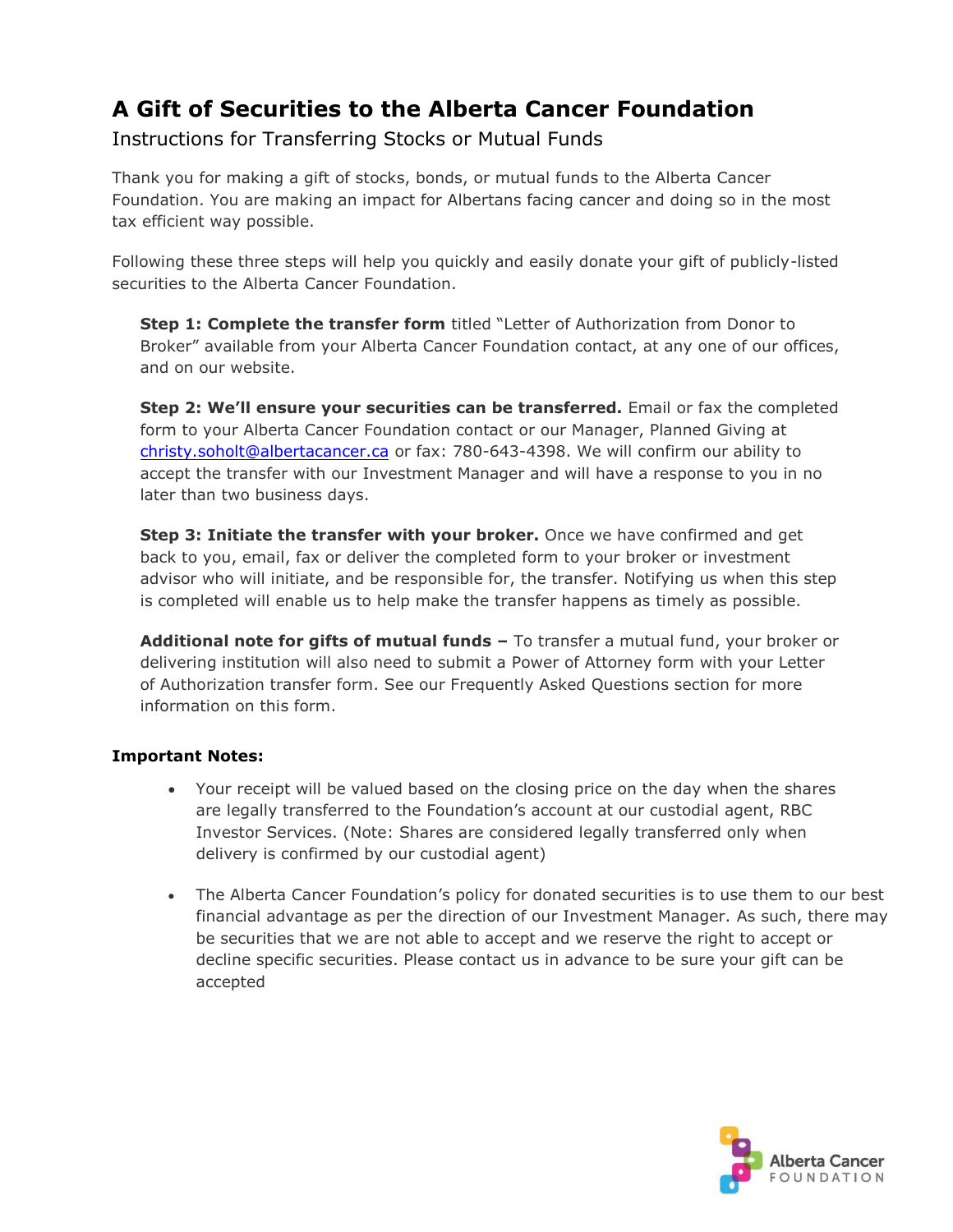# **Alberta Cancer Foundation Gifts of Marketable Securities**

Letter of Authorization from Donor to Broker

To transfer securities to the Alberta Cancer Foundation, please complete this form and send to Christy Soholt, Manager, Planned Giving at christy.soholt[@albertacancer.ca.](mailto:christy.soholt@albertacancer.ca) Once we reply to confirm we can accept, fax or email the form to your broker to initiate the transfer.

| <b>Donor Information</b>                                                                                     |                                                               |                                  |       |                                    |
|--------------------------------------------------------------------------------------------------------------|---------------------------------------------------------------|----------------------------------|-------|------------------------------------|
| Name                                                                                                         |                                                               |                                  |       |                                    |
| <b>Address</b>                                                                                               |                                                               | City                             | Prov. | Postal Code                        |
| Daytime Phone                                                                                                | Email                                                         |                                  |       | Foundation Contact (if applicable) |
| Donor's Signature                                                                                            |                                                               | Date                             |       |                                    |
| Description of securities to be donated                                                                      |                                                               |                                  |       |                                    |
| Please check one: $\Box$ Shares $\Box$ Mutual Funds (Power of Attorney from delivering institution required) |                                                               |                                  |       |                                    |
| Quantity                                                                                                     | Name of Security/Mutual Fund (or attached list of securities) |                                  |       |                                    |
| CUSIP $#$ (or attached list)                                                                                 |                                                               | <b>Expected Date of Transfer</b> |       |                                    |
| Use of Funds (please check one)                                                                              |                                                               |                                  |       |                                    |
| $\Box$ I would like my gift to be designated where the need is greatest                                      |                                                               |                                  |       |                                    |
| $\Box$ I would like to direct my gift to:                                                                    |                                                               |                                  |       |                                    |
| <b>Broker/ Brokerage Account Information</b>                                                                 |                                                               |                                  |       |                                    |
| <b>Broker's Name</b>                                                                                         |                                                               | <b>Financial Institution</b>     |       |                                    |
| Broker's Phone Number                                                                                        |                                                               | <b>Broker's Email</b>            |       |                                    |
| CUID or DTC#                                                                                                 |                                                               | Account Number                   |       |                                    |
|                                                                                                              |                                                               |                                  |       |                                    |
| <b>Transfer Details to the Alberta Cancer Foundation</b>                                                     |                                                               |                                  |       |                                    |
| Delivery of securities for CAD settlement should be made via RBC Investor Services:                          |                                                               |                                  |       |                                    |

Reference Account Name: Alberta Cancer Foundation. **Delivering to:**  $\Box$  Canadian Transfers via CDS: Reference Account#: 109323002 CUID: RTRA **(***check one***)**  $\Box$ US transfers via DTC: Reference Account#: 109323003 DTC: 901-298307

**Brokers:** Please contact Muhamad Assaf at muhamad.assaf@rbc.com or fax: 416-955-6138 to arrange delivery prior to date of transfer. For mutual funds, broker code is 9190/HMW

Please note: All transfers of securities to the Alberta Cancer Foundation are subject to review, approval, and acceptance by the Foundation.